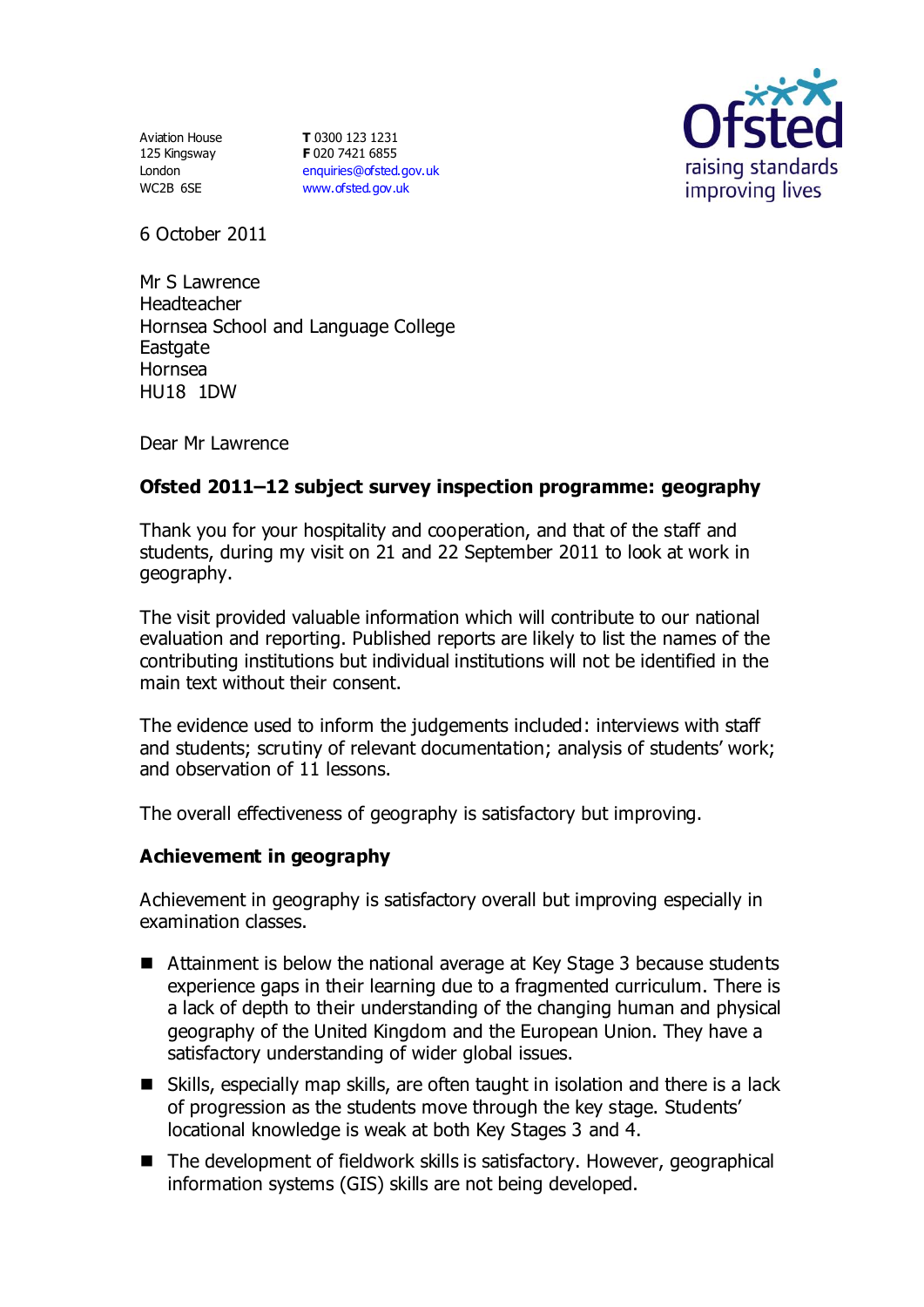- Standards at GCSE have consistently been in line with national averages. However, there has been a significant improvement in 2011 when standards were good. Assessment records suggest this improvement will be sustained this year.
- Traditionally, few students take the subject at A level. However, those that do achieve well and standards are consistently above national averages.
- Students are beginning to develop more independent learning skills as the department focuses on broadening the range of teaching approaches used. Students are enjoying these new freedoms and the greater opportunities offered to work collaboratively. More positive attitudes towards the subject are evidenced through increased uptake in examinations, particularly at GCSE.

# **Quality of teaching in geography**

The quality of teaching in geography is satisfactory overall and improving.

- The quality of teaching is better in examination classes than at Key Stage 3. When appropriate resources and strategies are used it is more frequently good.
- $\blacksquare$  Lessons reflect the changing philosophy of the department which is focused on greater engagement with students in lessons. A wider repertoire of teaching approaches is used on a regular basis. Lessons are more engaging than previously and students expressed positive opinions about the many recent changes made.
- **E** Lesson planning is detailed. However, at Key Stage 3, the pace is often dictated by a rapid succession of activities rather than the learning. As a result, students are often given too little time to reflect and consolidate their learning or investigate in greater depth. In the good lessons, the focus is more clearly on the learning outcomes for students rather than the teaching.
- All students tend to complete the same work. More able students are not always sufficiently challenged, especially at Key Stage 3. Less able students are not provided with the scaffolding to enable them to access some tasks and often their work is incomplete. Inappropriate use of complex texts also causes difficulties.
- $\blacksquare$  New technology is used frequently by teachers for exemplification but is used less effectively to interact with the students. Teachers' explanations are often oral rather than clarified through visual exposition.
- Assessment procedures are more secure in examination classes where teachers are familiar with the criteria. At Key Stage 3, assessment procedures are being reviewed but remain a work in progress. Students know their grades but are less clear about what this means in terms of knowledge and understanding.
- Where non-specialists are teaching the subject in Year 7 through integrated humanities, the focus is often on coverage. Weaker subject knowledge means that misconceptions are not always clarified or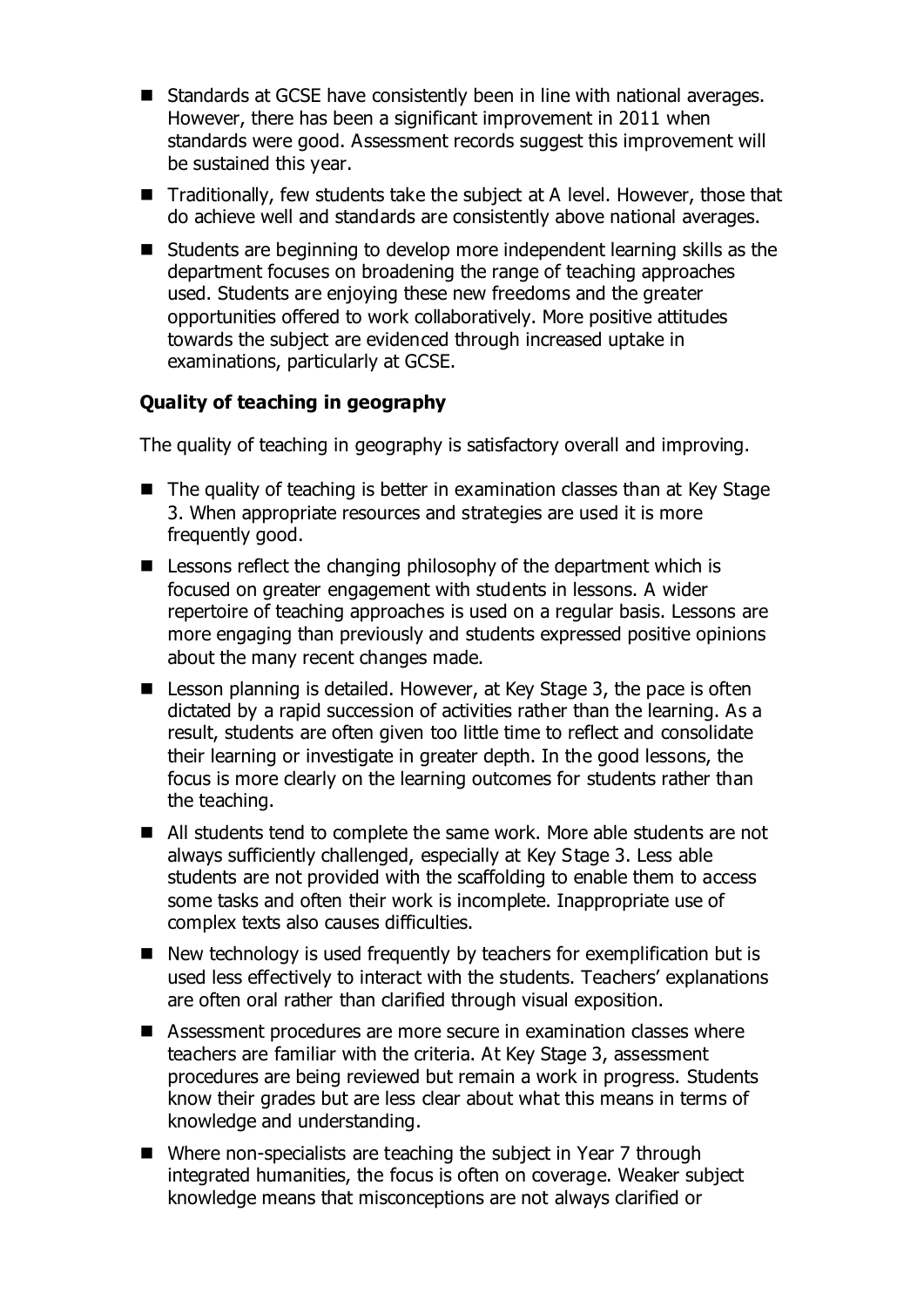challenged. For example, by misplacing weathering for erosion during a discussion about coastal landform formation.

## **Quality of the curriculum in geography**

The quality of the curriculum in geography is satisfactory overall but there are weaknesses, especially at Key Stage 3.

- $\blacksquare$  The curriculum is a work in progress. The scheme of work at Key Stage 3 is incomplete. The school has also identified that there are limited opportunities for quality geography planned into the integrated humanities course. This is also under review. At Key Stage 3, there is currently a lack of cohesive structure to the planning to ensure the progressive development of geographical knowledge, skills and understanding.
- The Key Stage 3 curriculum focuses primarily on broad global issues. There is a lack of depth to case studies and limited opportunities for students to develop an understanding of the changing physical and human geography of the United Kingdom and the European Union.
- Students receive adequate opportunities to experience fieldwork at Key Stage 3 through visits to the nearby Holderness Coast and Hornsea. At Key Stage 4 and A level, examination requirements are met.
- In examination classes, basic curriculum requirements are met through the adoption of sample schemes of work provided by the examination boards. These have not yet been fully adapted to meet the specific circumstances of the school or the needs of some students.
- Students have only limited opportunities to progressively develop and consolidate maps skills especially through the use of Ordnance Survey maps. Requirements for GIS are currently not being met.

### **Effectiveness of leadership and management in geography**

The effectiveness of leadership and management in geography is good with a good capacity for further improvement.

- $\blacksquare$  The new subject leader has made good progress in changing the culture of the subject which now has a more prominent profile around the school. This has resulted in a significant take-up at GCSE this year.
- $\blacksquare$  She has a clear vision of how the subject is to be developed. However, although some improvements are evident, notably in teaching, much remains a work in progress, especially in terms of the development of the curriculum.
- A collegiate approach has raised staff morale and enables progress to be made in the acceptance and use of a wider range of teaching approaches to engage students. The impact of this on learning has yet to be fully seen.
- Monitoring procedures are only satisfactory. A more rigorous process for monitoring the coverage and quality of students' work is being established. The impact of this is yet to be seen.